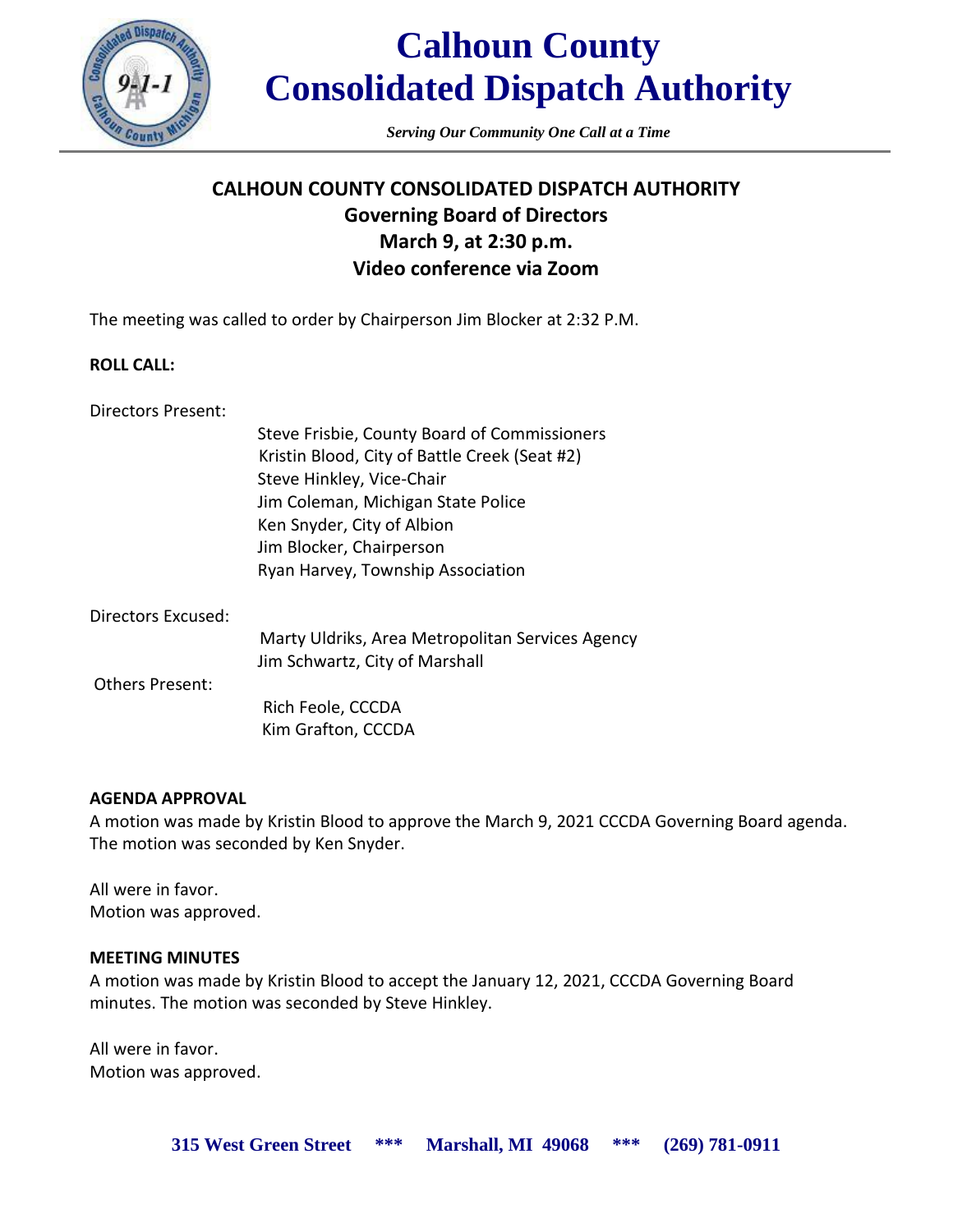

## **Calhoun County Consolidated Dispatch Authority**

*Serving Our Community One Call at a Time*

#### **PUBLIC COMMENT**

No public comment was provided.

#### **CONSENT AGENDA**

The following items were listed on the Board's consent agenda:

- 1. Excuse Absent Board Members
- 2. Check Register: January 1-February 28
- 3. Year-to-Date Budget Performance Reports
- 4. 2020 Year-to-Date Statistics
- 5. Quality Assurance Reports
- 6. General Correspondence

A motion was made by Kristin Blood to approve the January 12, 2021 Consent Agenda. The motion was seconded by Jim Schwartz.

A question was asked by Kristin Blood regarding the quality assurance reports. Clarification about score goals and motivations for high scores was made by Kim Grafton.

All were in favor. Motion was approved.

#### **EXECUTIVE DIRECTOR'S REPORT**

- 1. Phone Vendor- a move is being made to a fiber connection. Testing has been done of the line and everything was fine. An appointment will be made to port the connections over. Once this takes place it will allow for a reduction in the bill.
- 2. Marshall Tower Site- Getting a new LED lighting upgrade. The current lights are quite old and the in need of painting. The new lighting system with red and white lights, it allows the tower to be in FCC regulation without being painted. All unnecessary equipment will be taken off.
- 3. Awards- Telecomunicator appreciation week and the annual awards banquet is being planned for April.

**OLD BUSINESS None**

**NEW BUSINESS**